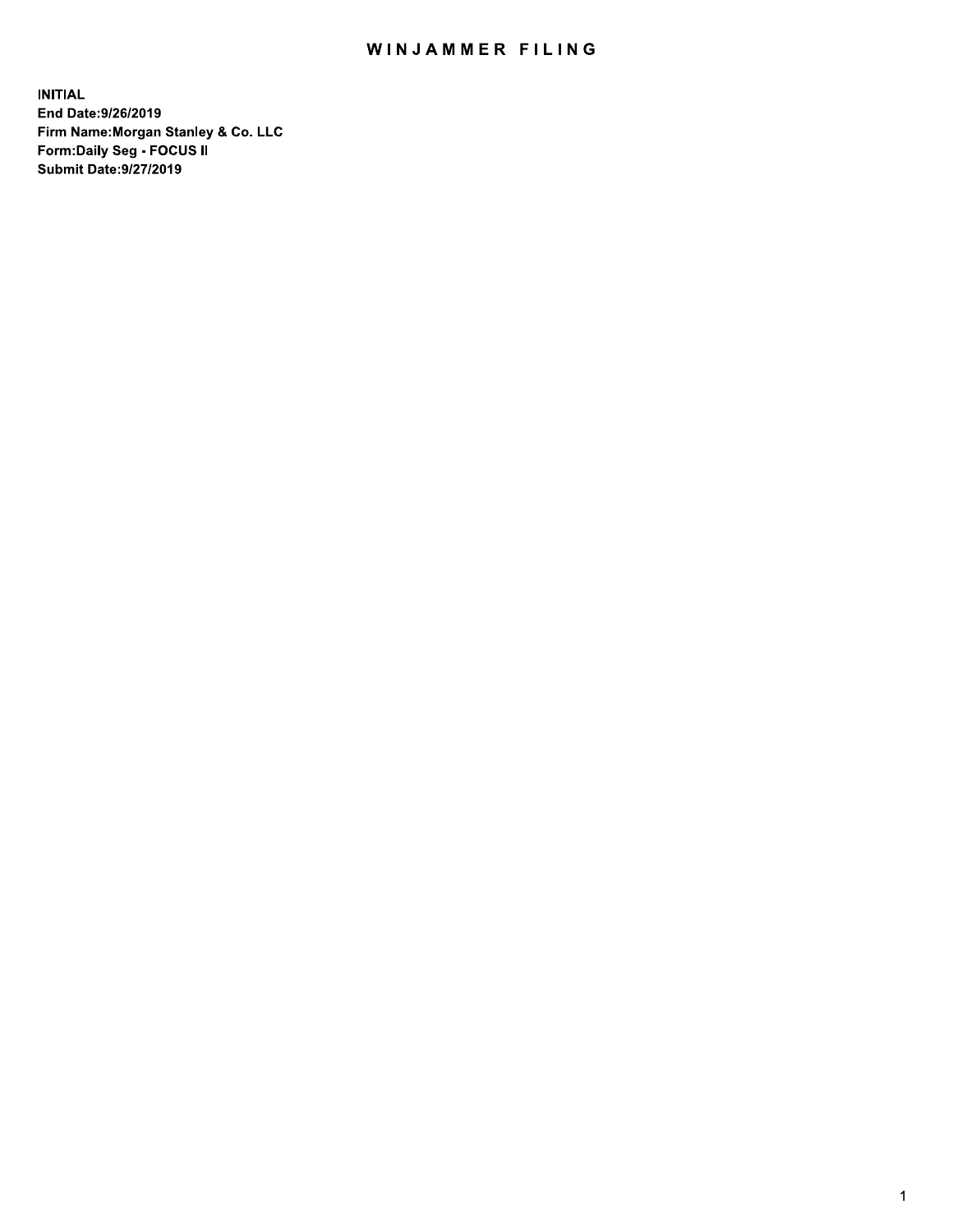| <b>IITIAL</b><br>nd Date:9/26/2019<br>irm Name:Morgan Stanley & Co. LLC<br>orm:Daily Seg - FOCUS II<br>ubmit Date:9/27/2019<br>aily Segregation - Cover Page                                                                                                                                                                   |                                                                            |
|--------------------------------------------------------------------------------------------------------------------------------------------------------------------------------------------------------------------------------------------------------------------------------------------------------------------------------|----------------------------------------------------------------------------|
| Name of Company                                                                                                                                                                                                                                                                                                                | Morgan Stanley & Co. LLC                                                   |
| <b>Contact Name</b>                                                                                                                                                                                                                                                                                                            | <b>Ikram Shah</b>                                                          |
| <b>Contact Phone Number</b>                                                                                                                                                                                                                                                                                                    | 212-276-0963                                                               |
| <b>Contact Email Address</b>                                                                                                                                                                                                                                                                                                   | Ikram.shah@morganstanley.com                                               |
| FCM's Customer Segregated Funds Residual Interest Target (choose one):<br>a. Minimum dollar amount: ; or<br>b. Minimum percentage of customer segregated funds required:% ; or<br>c. Dollar amount range between: and; or<br>d. Percentage range of customer segregated funds required between:% and%.                         | 235,000,000<br>0<br>0 <sub>0</sub><br>0 <sub>0</sub>                       |
| FCM's Customer Secured Amount Funds Residual Interest Target (choose one):<br>a. Minimum dollar amount: ; or<br>b. Minimum percentage of customer secured funds required:% ; or<br>c. Dollar amount range between: and; or<br>d. Percentage range of customer secured funds required between:% and%.                           | 140,000,000<br>$\overline{\mathbf{0}}$<br>0 <sub>0</sub><br>0 <sub>0</sub> |
| FCM's Cleared Swaps Customer Collateral Residual Interest Target (choose one):<br>a. Minimum dollar amount: ; or<br>b. Minimum percentage of cleared swaps customer collateral required:% ; or<br>c. Dollar amount range between: and; or<br>d. Percentage range of cleared swaps customer collateral required between:% and%. | 92,000,000<br>$\overline{\mathbf{0}}$<br>0 <sub>0</sub><br>0 <sub>0</sub>  |

Attach supporting documents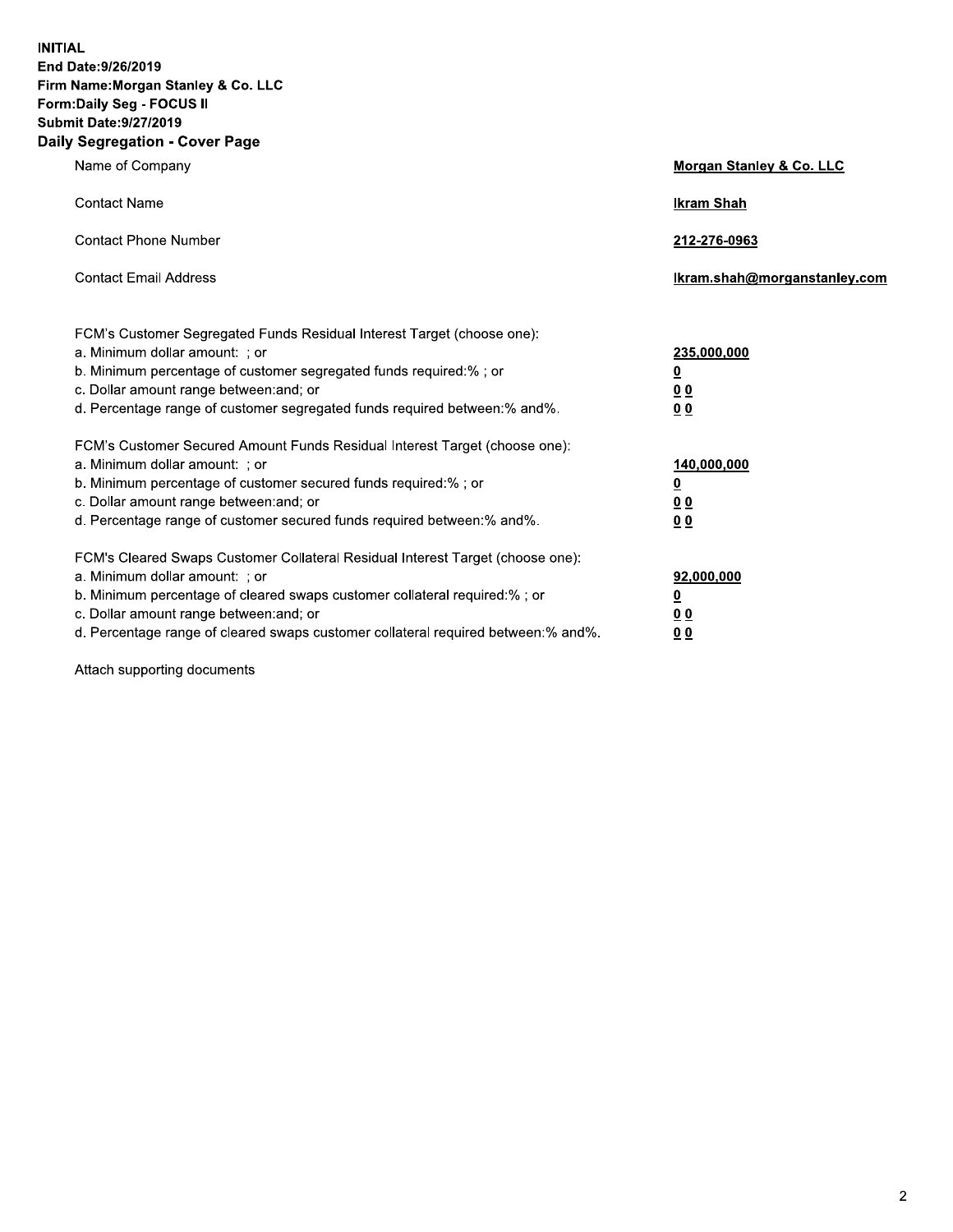|     | <b>INITIAL</b><br>End Date: 9/26/2019<br>Firm Name: Morgan Stanley & Co. LLC<br>Form: Daily Seg - FOCUS II<br><b>Submit Date: 9/27/2019</b><br><b>Daily Segregation - Secured Amounts</b> |                                                |
|-----|-------------------------------------------------------------------------------------------------------------------------------------------------------------------------------------------|------------------------------------------------|
|     | Foreign Futures and Foreign Options Secured Amounts                                                                                                                                       |                                                |
|     | Amount required to be set aside pursuant to law, rule or regulation of a foreign                                                                                                          | $0$ [7305]                                     |
| 1.  | government or a rule of a self-regulatory organization authorized thereunder<br>Net ledger balance - Foreign Futures and Foreign Option Trading - All Customers                           |                                                |
|     | A. Cash                                                                                                                                                                                   | 3,014,133,990 [7315]                           |
|     | B. Securities (at market)                                                                                                                                                                 | 2,219,547,284 [7317]                           |
| 2.  | Net unrealized profit (loss) in open futures contracts traded on a foreign board of trade                                                                                                 | 71,857,481 [7325]                              |
| 3.  | Exchange traded options                                                                                                                                                                   |                                                |
|     | a. Market value of open option contracts purchased on a foreign board of trade                                                                                                            | 31,010,807 [7335]                              |
| 4.  | b. Market value of open contracts granted (sold) on a foreign board of trade<br>Net equity (deficit) (add lines 1. 2. and 3.)                                                             | -28,523,454 [7337]<br>5,308,026,108 [7345]     |
| 5.  | Account liquidating to a deficit and account with a debit balances - gross amount                                                                                                         | 57,005,536 [7351]                              |
|     | Less: amount offset by customer owned securities                                                                                                                                          | <u>-55,861,445</u> [7352] 1,144,091            |
|     |                                                                                                                                                                                           | [7354]                                         |
| 6.  | Amount required to be set aside as the secured amount - Net Liquidating Equity                                                                                                            | 5,309,170,199 [7355]                           |
|     | Method (add lines 4 and 5)                                                                                                                                                                |                                                |
| 7.  | Greater of amount required to be set aside pursuant to foreign jurisdiction (above) or line<br>6.                                                                                         | 5,309,170,199 [7360]                           |
|     | FUNDS DEPOSITED IN SEPARATE REGULATION 30.7 ACCOUNTS                                                                                                                                      |                                                |
| 1.  | Cash in banks                                                                                                                                                                             |                                                |
|     | A. Banks located in the United States                                                                                                                                                     | 303,534,732 [7500]                             |
|     | B. Other banks qualified under Regulation 30.7                                                                                                                                            | 519,783,391 [7520] 823,318,123                 |
| 2.  | <b>Securities</b>                                                                                                                                                                         | [7530]                                         |
|     | A. In safekeeping with banks located in the United States                                                                                                                                 | 533,058,571 [7540]                             |
|     | B. In safekeeping with other banks qualified under Regulation 30.7                                                                                                                        | 0 [7560] 533,058,571 [7570]                    |
| 3.  | Equities with registered futures commission merchants                                                                                                                                     |                                                |
|     | A. Cash                                                                                                                                                                                   | 9,787,401 [7580]                               |
|     | <b>B.</b> Securities                                                                                                                                                                      | $0$ [7590]                                     |
|     | C. Unrealized gain (loss) on open futures contracts                                                                                                                                       | 815,493 [7600]                                 |
|     | D. Value of long option contracts<br>E. Value of short option contracts                                                                                                                   | $0$ [7610]<br>0 [7615] 10,602,894 [7620]       |
| 4.  | Amounts held by clearing organizations of foreign boards of trade                                                                                                                         |                                                |
|     | A. Cash                                                                                                                                                                                   | $0$ [7640]                                     |
|     | <b>B.</b> Securities                                                                                                                                                                      | $0$ [7650]                                     |
|     | C. Amount due to (from) clearing organization - daily variation                                                                                                                           | $0$ [7660]                                     |
|     | D. Value of long option contracts                                                                                                                                                         | $0$ [7670]                                     |
| 5.  | E. Value of short option contracts<br>Amounts held by members of foreign boards of trade                                                                                                  | 0 [7675] 0 [7680]                              |
|     | A. Cash                                                                                                                                                                                   | 2,373,094,286 [7700]                           |
|     | <b>B.</b> Securities                                                                                                                                                                      | 1,686,488,713 [7710]                           |
|     | C. Unrealized gain (loss) on open futures contracts                                                                                                                                       | 71,041,988 [7720]                              |
|     | D. Value of long option contracts                                                                                                                                                         | 31,010,807 [7730]                              |
|     | E. Value of short option contracts                                                                                                                                                        | <u>-28,523,454</u> [7735] <u>4,133,112,340</u> |
| 6.  | Amounts with other depositories designated by a foreign board of trade                                                                                                                    | [7740]<br>$0$ [7760]                           |
| 7.  | Segregated funds on hand                                                                                                                                                                  | $0$ [7765]                                     |
| 8.  | Total funds in separate section 30.7 accounts                                                                                                                                             | 5,500,091,928 [7770]                           |
| 9.  | Excess (deficiency) Set Aside for Secured Amount (subtract line 7 Secured Statement                                                                                                       | 190,921,729 [7380]                             |
|     | Page 1 from Line 8)                                                                                                                                                                       |                                                |
| 10. | Management Target Amount for Excess funds in separate section 30.7 accounts                                                                                                               | 140,000,000 [7780]                             |

 $11.$ Excess (deficiency) funds in separate 30.7 accounts over (under) Management Target

50,921,729 [7785]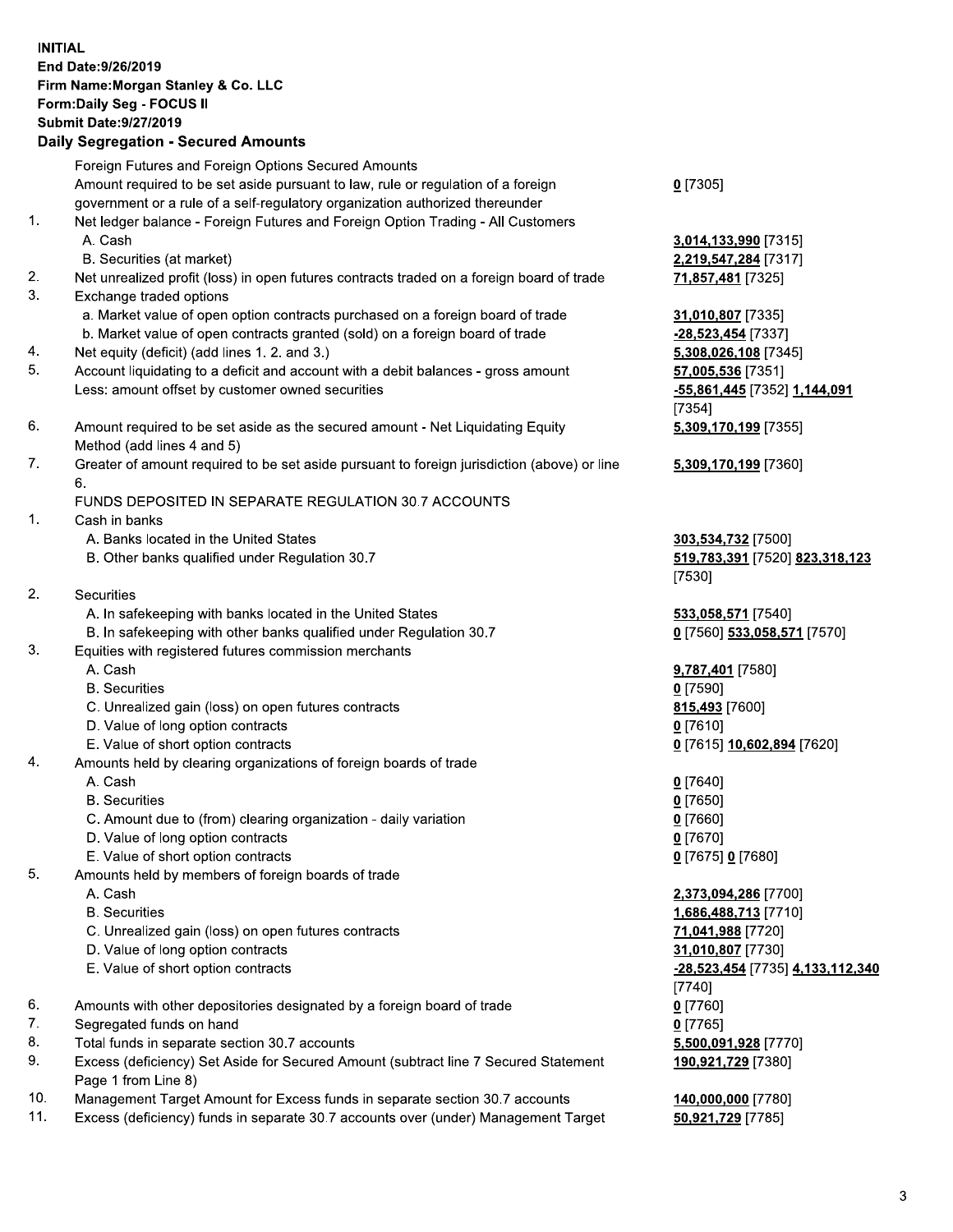**INITIAL** End Date: 9/26/2019 Firm Name: Morgan Stanley & Co. LLC Form: Daily Seg - FOCUS II **Submit Date: 9/27/2019** Daily Segregation - Segregation Statement SEGREGATION REQUIREMENTS(Section 4d(2) of the CEAct)  $1<sub>1</sub>$ Net ledger balance A. Cash 12,230,051,038 [7010] B. Securities (at market) 6,306,995,265 [7020]  $2.$ Net unrealized profit (loss) in open futures contracts traded on a contract market  $-1,208,030,168$  [7030]  $3_{-}$ Exchange traded options A. Add market value of open option contracts purchased on a contract market 459,545,271 [7032] -296,191,488 [7033] B. Deduct market value of open option contracts granted (sold) on a contract market  $4.$ Net equity (deficit) (add lines 1, 2 and 3) 17,492,369,918 [7040] 5. Accounts liquidating to a deficit and accounts with debit balances - gross amount 356,666,282 [7045] Less: amount offset by customer securities -355,692,072 [7047] 974,210 [7050] 6. Amount required to be segregated (add lines 4 and 5) 17,493,344,128 [7060] FUNDS IN SEGREGATED ACCOUNTS 7. Deposited in segregated funds bank accounts A. Cash 4,273,914,677 [7070] B. Securities representing investments of customers' funds (at market)  $0$  [7080] C. Securities held for particular customers or option customers in lieu of cash (at 885,285,102 [7090] market) 8. Margins on deposit with derivatives clearing organizations of contract markets A. Cash 6,846,856,691 [7100] B. Securities representing investments of customers' funds (at market)  $0 [7110]$ C. Securities held for particular customers or option customers in lieu of cash (at 5,421,710,163 [7120] market) 9. Net settlement from (to) derivatives clearing organizations of contract markets 174,411,973 [7130]  $10.$ Exchange traded options A. Value of open long option contracts 459,545,271 [7132] B. Value of open short option contracts -296,191,488 [7133]  $11.$ Net equities with other FCMs A. Net liquidating equity 14,367,782 [7140] B. Securities representing investments of customers' funds (at market)  $0$  [7160] C. Securities held for particular customers or option customers in lieu of cash (at  $0$  [7170] market)  $12.$ Segregated funds on hand  $0 [7150]$  $13.$ Total amount in segregation (add lines 7 through 12) 17,779,900,171 [7180]  $14.$ Excess (deficiency) funds in segregation (subtract line 6 from line 13) 286,556,043 [7190]  $15.$ 235,000,000 [7194] Management Target Amount for Excess funds in segregation 51,556,043 [7198]

 $16.$ Excess (deficiency) funds in segregation over (under) Management Target Amount Excess